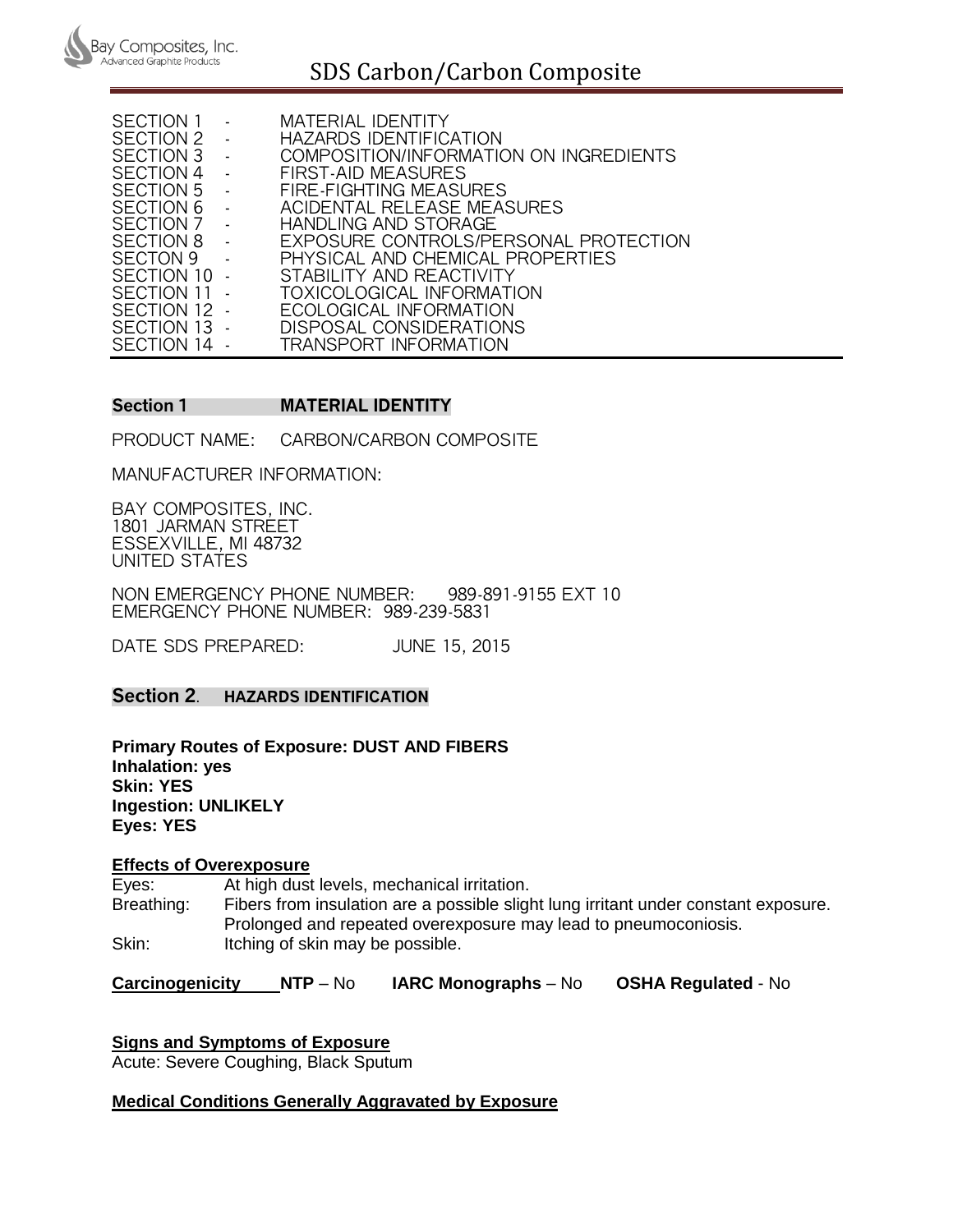Individuals with pre-existing chronic respiratory impairments may be an increased risk of pneumoconiosis.

#### **Emergency and First Aid Procedures**

Eyes: Flush with water if irritation occurs. Skin: Wash with soap and water. Inhalation: Remove to fresh air. Ingestion: None necessary.

#### **Section 3. COMPOSITION/INFORMATION ON INGREDIENTS**

| <b>Composition</b>              | % | CAS#      | <b>OSHA PEL</b>      | <b>ACGIH TLV</b>     |
|---------------------------------|---|-----------|----------------------|----------------------|
| Carbon/Synthetic Graphite 99.9+ |   | 7440-44-0 | 15 mg/m <sup>3</sup> | 10 mg/m <sup>3</sup> |
|                                 |   | 7782-42-5 |                      |                      |

#### **Section 4. FIRST AID MEASURES**

- EYE: IMMEDIATELY IRRIGATE WITH EYEWASH SOLUTION OR CLEAN WATER, HOLDING THE EYELIDS APART FOR AT LEAST 15 MINUTES. OBTAIN IMMEDIATE MEDICAL ATTENTION.
- SKIN CONTACT: WASH SKIN WITH SOAP AND WATER. IF SYMPTONS DEVELOP, OBTAIN MEDICAL ATTENTION.
- INHALATION: REMOVE TO FRESH AIR. GET MEDICAL ATTENTION IF IRRITATION PERSISTS.
- INGESTION: DO NOT ATTEMPT TO GIVE ANYTHING BY MOUTH TO AN UNCONSCIOUS PERSON. IF SWALLOWED, DO NOT INDUCE VOMITING. KEEP AT REST. ASPIRATION INTO THE LUNGS MAY CAUSE CHEMICAL PNEUMONITIS, WHICH CAN BE FATAL. IF INDIVIDUAL IS CONSCIOUS, GIVE WATER TO DILUTE STOMACH CONTENTS. GET PROMPT MEDICAL ATTENTION.

#### **Section 5. FIREFIGHTING MEASURES**

**Flash Point** N/A **Flammable Limits** LEL – N/A; UEL – N/A

**Extinguishing Media** Water, CO2, Sand **Extinguishing Media to Avoid** N/A

**Special Fire Fighting Procedures** N/A, Difficult to Ignite

#### **Unusual Fire and Explosion Data**

Graphite and carbon dusts are normally not explosive, but these may weakly contribute if the event is initiated by another explosive dust or gas. Graphite and carbon dusts are electrically conductive; dust accumulations may cause electrical short circuits or other electrical malfunctions.

## **Section 6. ACCIDENTAL RELEASE MEASURES**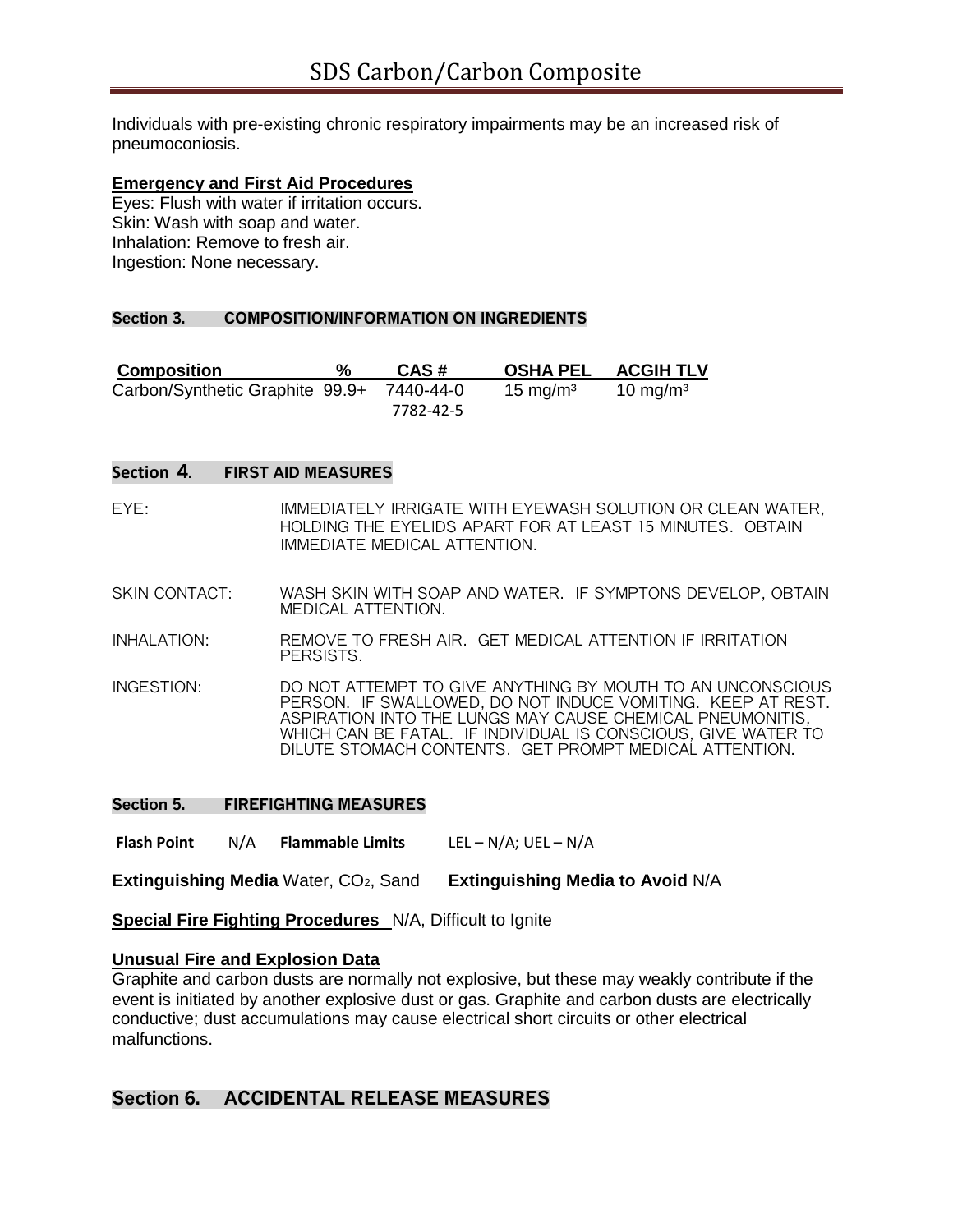## **Steps To Be Taken In Case Material Is Released Or Spilled**

Use normal housekeeping practice. Vacuum or sweep up spills taking care not to generate airborne fibers which can cause electrical malfunctions.

## **Section 7. HANDLING AND STORAGE**

## **Waste Disposal Method**

Material may be bagged, and then disposed of in an approved landfill. Incinerating may cause airborne particles. Disposal must be in compliance with federal, state, and local laws and regulations.

## **Precautions to be Taken in Handling and Storing**

Carbon and graphite fibers are electrically conductive and may cause short circuits that may result in damage to or malfunction of electrical equipment. All forms of electrical equipment, enclosures, and circuits in or near areas where fibers are used should be properly protected against infiltration of or contact with airborne particles or fibers.

## **Section 8. Exposure Controls/Personal Protection**

| <b>Respiratory Protection:</b>          | Use approved respirator if exposure exceeds PEL limits. |                                                      |                                                                                                                                |  |
|-----------------------------------------|---------------------------------------------------------|------------------------------------------------------|--------------------------------------------------------------------------------------------------------------------------------|--|
| Ventilation:                            | minimize fibers.                                        |                                                      | Local ventilation or dust collection recommended if dusts<br>exceeds PEL limits. General mechanical as necessary to            |  |
| Eye Protection:                         | excessive exposure.                                     |                                                      | Safety glasses with side shields. Goggles may be required on                                                                   |  |
| <b>Protective Gloves:</b>               |                                                         | Recommended due to the potential of fiber splinters. | Cotton or latex gloves may be required on excessive exposure.                                                                  |  |
| Other Protective Clothing or Equipment: |                                                         |                                                      | Exposed skin may need covering on excessive<br>exposure. Eye wash station. Good ventilation.                                   |  |
| Work/Hygienic Practices:                | be avoided.                                             |                                                      | Material should be handled so as to prevent eye contact and<br>excessive or repeated skin contact. Inhalation of fibers should |  |

## **9. PHYSICAL AND CHEMICAL PROPERTIES**

| <b>Boiling Point N/A</b><br>Evaporation Rate (Butyl Acetate = 1) $N/A$                                | <b>Melting Point N/A</b> | <b>Solubility in Water Negligible</b> |
|-------------------------------------------------------------------------------------------------------|--------------------------|---------------------------------------|
| Vapor Pressure (mm Hg) N/A                                                                            |                          | Vapor Density (Air = 1) $N/A$         |
| <b>Specific Gravity (H<sub>2</sub>O = 1)</b> $0.13 - 0.25$<br>Carbon Fiber Composite $1.3 - 1.5$ g/cc |                          | Volatiles by Weight Negligible @ RT   |

**Appearance and Odor**  Gray solid laminate, Gray-black fibrous felt; negligible odor